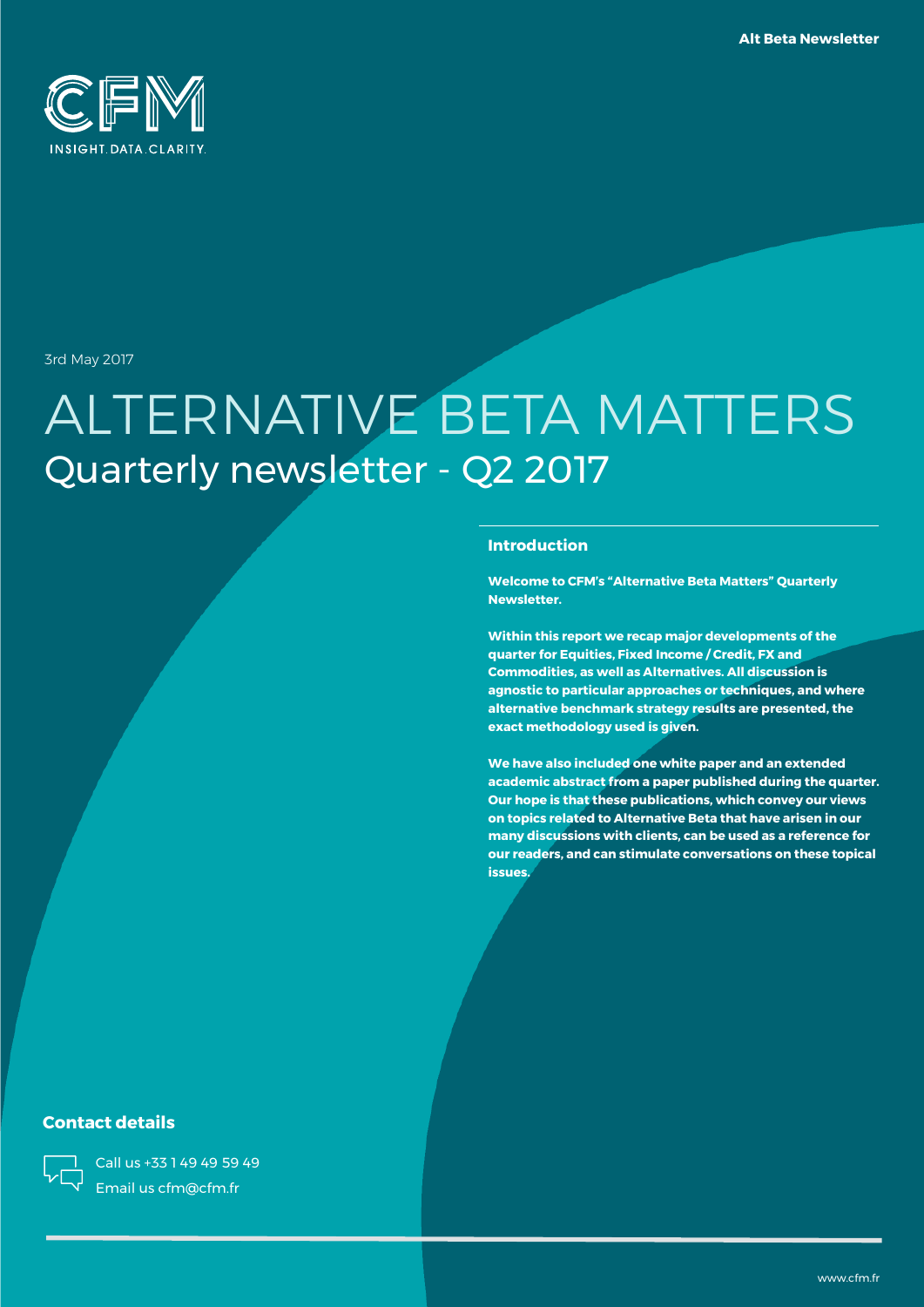### Quarterly review

# **Quantitative overview of key developments in Q1 2017**

### **Equity indices**

The beginning of 2017 brought a robust quarter for equities and a reversal of fortune for emerging markets, compared to the end of 2016, as they spectacularly outperformed their developed market counterparts. Donald Trump took office in January on promises of infrastructure spending, deregulation and protectionism. The lack of follow-through on these protectionist trade policies, however, supported risk appetite and gave a lift to emerging market equities. The difference in performance between developed and emerging equity markets was clearly seen in the MSCI World/MSCI EM index spread the MSCI World equity index, made up of 23 developed country equity indices, returning 5.9% through Q1, while the MSCI EM index, made up of 23 emerging countries, returned 11.1%. The correlation between the two indices continued to drift south, a post Trump election pattern that has emerged, slipping below 80%, a level still below the last peak of 90% seen in 2012. Equity returns in the US continued to be positive in Q1 while in Europe and Japan performance was somewhat flatter. European markets were jittery, responding to the start of political cycles in many countries. Elections in Holland saw the far-right candidate, Geert Wilders, lose out to the centre-right and the build-up to the presidential election in France brought its own economic and political uncertainty. German elections are also on their way in 2017.

The generic trender<sup>1</sup> applied to equity index markets was the only positive performer with the FX, commodity and interest rate sectors each delivering negatively. The best performing contract was the mini S&P traded on the CME as US equity markets continued on their upwards trend from 2016. The RSI<sup>2</sup> applied to this pool of equity indices reached a maximum of 68 at the beginning of March for the mini S&P and a minimum of 49 at the beginning of

January for the Chinese A50 future traded on the SGX in Singapore.

Despite the uptick in political uncertainty, equity index implied volatility remained low in Q1. Various policy uncertainty indices spiked in anticipation of future volatility but the VIX, V2X and VNKY all remained low through the quarter. Liquidity conditions remained stable, falling post Q4, following the increase in activity through the US presidential election result before picking up in March. The French presidential election in April, with a second round two weeks later, may yet see a demand for insurance and a pick-up in implied volatility.

### The returns of the MSCI World and the MSCI Emerging Markets indices for the past year



### **Stocks and factors**

2016 was not a good year for equity factors with momentum, in particular, having a tough time navigating the choppiness in the markets. This was reflected in our reproduction of the Fama-French-Carhardt factors<sup>3</sup> with good performance for value and poor performance for momentum, in our case the HML and UMD factors respectively. The beginning of 2017 saw a good start for UMD with January being positive in Japan and Europe, a pattern seen more generally across the equity market neutral industry as a whole. This was not a sign of things to come, however, as the factor gave everything back by the close of the quarter. The HML factor delivered negatively in Q1 and value investing, looking more broadly across publicly available offerings, has delivered negatively in 2017 so far. Low volatility factors have tended to fare better through Q1 having been a drag on performance generally in 2016 for equity market neutral players.

<sup>2</sup> Defined according to https://en.wikipedia.org/wiki/Relative\_strength\_index using 100 day exponentially<br>weighted moving averages. The RSI varies between 0 and 100 with 70 implying an instrument is<br>overbought and 30 impl

<sup>3</sup> We use a CFM version of the Fama French implementation for momentum (UMD), value (HML) and size (SMB) and have tested the convergence with the data from Kenneth French's website

<sup>1</sup> The trender used here is defined as the sign (either +1 or -1) of the difference of a 50 day exponentially weighted moving average (EWMA) and a 100 day EWMA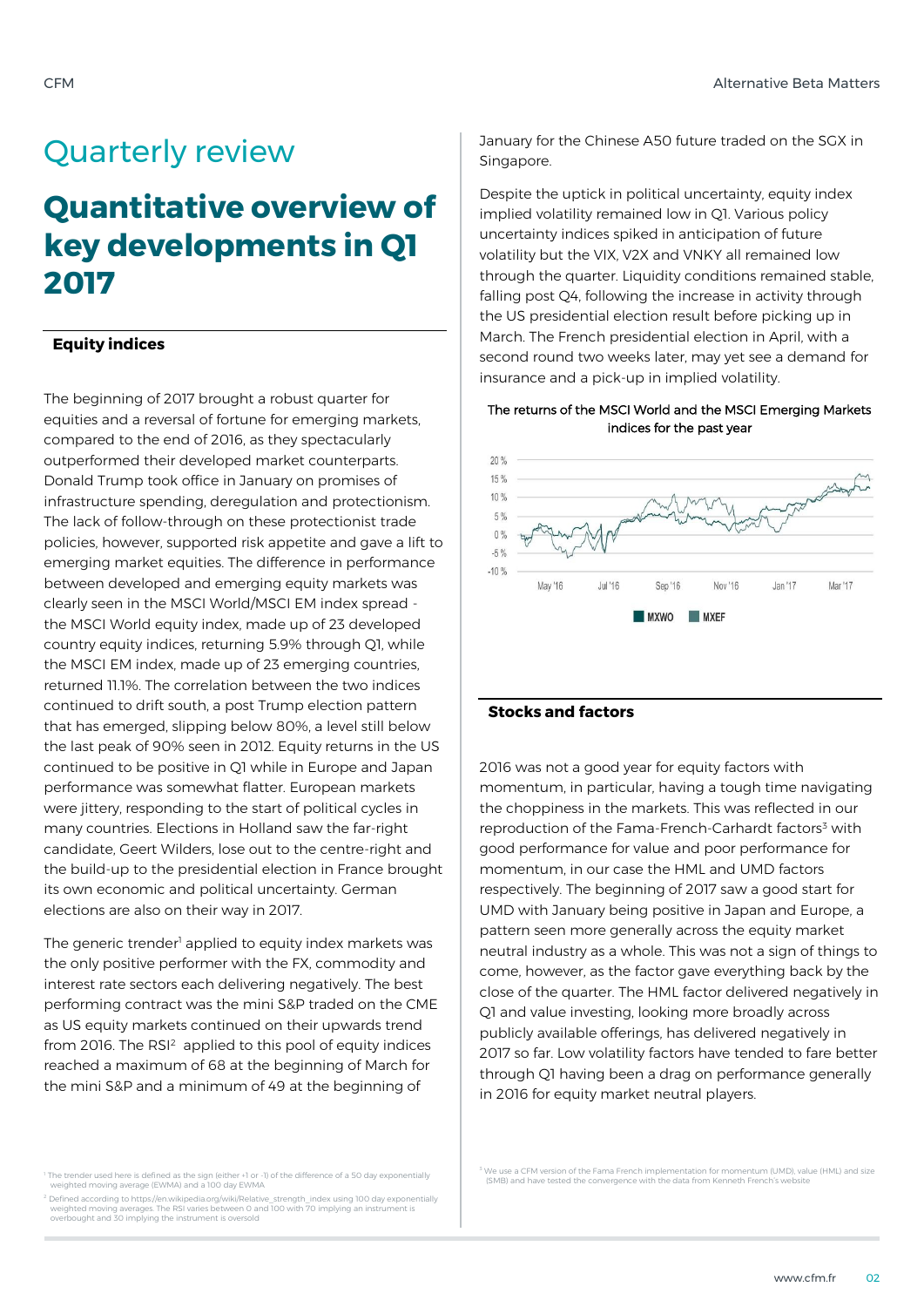Despite the strong performance of equity indices in the US there were clear winners and losers across industrial sectors. Information technology, followed by consumer discretionary led the pack while energy stocks lagged, in line with expectations following the collapse in Crude Oil late in the quarter. This pattern was also seen in Europe while in Japan cyclical sectors came out on top and Financials lagged. Implied volatility of sectors in the US exhibited unsurprising patterns with a general sell-off in volatility through the quarter and a pick-up in March for Energy and Financials.

#### The Fama-French factors for the last year in Europe, Japan and US





(High Minus Low (HML) corresponds to a market neutral (MN) portfolio long the high book to price stocks and short the low book to price stocks. Small Minus Big (SMB) corresponds to a MN portfolio long the small market cap stocks and short the large market cap stocks. Up Minus Down (UMD) corresponds to a MN portfolio long the historical winners and short the historical losers. In each case, the red line is downloaded from Kennenth French's website, while the blue line is the CFM reproduction of the Fama-French portfolios. The methodology can be attributed to Eugene Fama and Kenneth French and is not explicitly used in any CFM product.)

### **Fixed income and credit**

Q1 saw diverging developed market central bank policy accompanied by an inflation up-tick against a back-drop of increasing commodity prices, at least in the first two months of the quarter. The Federal Reserve remains on an upwards path for interest rates whereas the European Central Bank and the Bank of Japan are staying the course with a continuation of their accommodating loose policies. This translated into a slightly positive quarter for bond holders with the Barclays Hedged Global Aggregate Bond Index returning a meagre 0.4% in Q1. A better growth outlook and expectations of fiscal changes in the US saw a highly anticipated 25bp rate hike from the Federal Reserve in March. Janet Yellen's post FOMC press conference convinced the market that the increase was dovish and ten year treasury prices drifted higher towards the end of the quarter. Political uncertainty in Europe contributed to diverging sovereign debt yield spreads with attention, in the second half of the quarter in particular, paid to France's cost of borrowing relative to Germany. The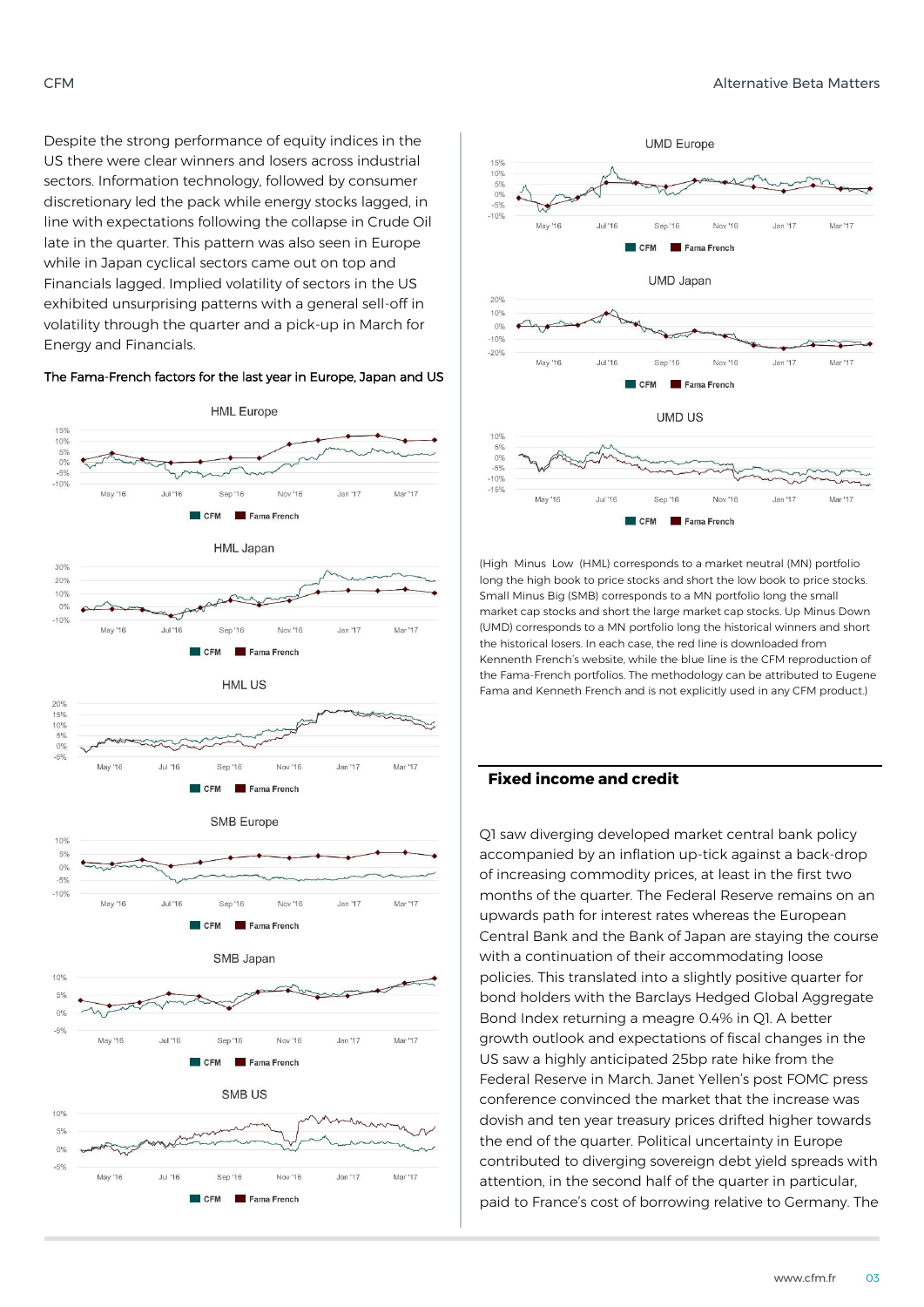bond market's perception of a potentially market unfriendly French president saw French bonds fall and a flight to quality supporting the price of German debt. The BoJ meanwhile has stuck rigidly to its steady-as-she-goes message with policy settings unchanged: negative rates on excess reserves, a cap on 10-year yields at about zero per cent and purchasing 80 trillion Yen's worth annually of government bonds.

The generic trender applied to interest rate markets was negative in Q1 having been caught out by a series of reversals. The Bund was the worst performer for long bonds with a series of sharp reversals on the timescale of the trender leading to a series of buy high/sell low trades. All bond markets that were considered, however, delivered negative performance. The short end of the curve was more mixed with offsetting positive and negative performance for the trend applied to a range of Short Term Interest Rate futures. The Australian Bank Bills market was the worst performer while the trender applied to Euribor was the best. The RSI indicator was characteristically close to 50 for a range trading market with a low of 40 for the Canadian 10 year at the beginning of the year and a high of 57 for UK Gilts at the beginning of March. US ten year treasury implied volatility steadily, as measured by the TYVIX<sup>4</sup>, reduced throughout Q1 following the jump upwards around the time of the US presidential election result. Liquidity in interest rate markets fell initially, at the start of the year, before surging at the end of February, and seeing out the quarter by providing good trading conditions.

Equity market rallies in developed markets were also matched by improving conditions in credit markets with credit spreads continuing to narrow. Investment Grade credit on both sides of the Atlantic played catch up relative to High Yielders compared to Q4 2016 with High Yielders only outperforming Investment Grade counterparts by 1.4% in Q1, as measured by the Barclays Corporate indices. Energy company bonds lost ground with the collapsing price of oil late in the quarter.

The TYVIX is calculated from the CBOT's options on 10 year futures, using the same methodology as the VIX, and is published by the exchange <sup>5</sup> http://www.cftc.gov/MarketReports/CommitmentsofTraders/AbouttheCOTReports/index.htm

The return of the Barclays Hedged Global Aggregate Bond and the CDX Investment Grade indices for the last year



#### **Commodities**

Q1 mostly started well for commodities but saw out the quarter with a less convincing performance in March. The GSCI benchmark fell 2.5% through with the March collapse in Crude weighing heavily on the index. The oil price fall came as comments from Saudi Arabia and Russia failed to convince markets they were committed to production cuts while US inventories remained persistently high. The CFTC Commitments of Traders<sup>5</sup> (CoT) data for the quarter showed near record longs for non-commercials in the near WTI Crude future at the end of February and prior to the market sell-off. As we hit the end of Q1 the non-commercial positioning remains stubbornly long. Crude implied volatility as measured by the OIV<sup>6</sup> dipped through January and February before rising in March once more while Crude-S&P 500 correlations reduced through January and February before reversing and accelerating in March. Non- energy commodities gained slightly in Q1 albeit with a large spread between sub-sectors and products. Cocoa continued on its supply driven decline while grain prices mostly gained. Gold and Silver gained strongly in the first two months of the year on dollar weakness before selling off and rising once more in March to see out Q1 in positive territory. Gold implied volatility as measured by the GVZ7 fell steadily through the quarter. Copper's journey was less dramatic, being generally flat following its Trumpflationary boost in Q4 2016.

The generic trender applied to commodity markets delivered negatively in the quarter with the violent March reversals for Gold and Silver being particularly difficult to navigate making Silver the worst performer. The best performance came from the NYBOT Sugar contract's decline through Q1. The RSI indicator showed no overbought or oversold contracts in Q1. The highest RSI was 61 for Copper at the beginning of January while the

<sup>5</sup> The CBOE/NYMEX WTI Crude Volatility Index <sup>7</sup> The CBOE Gold FTF Volatility Index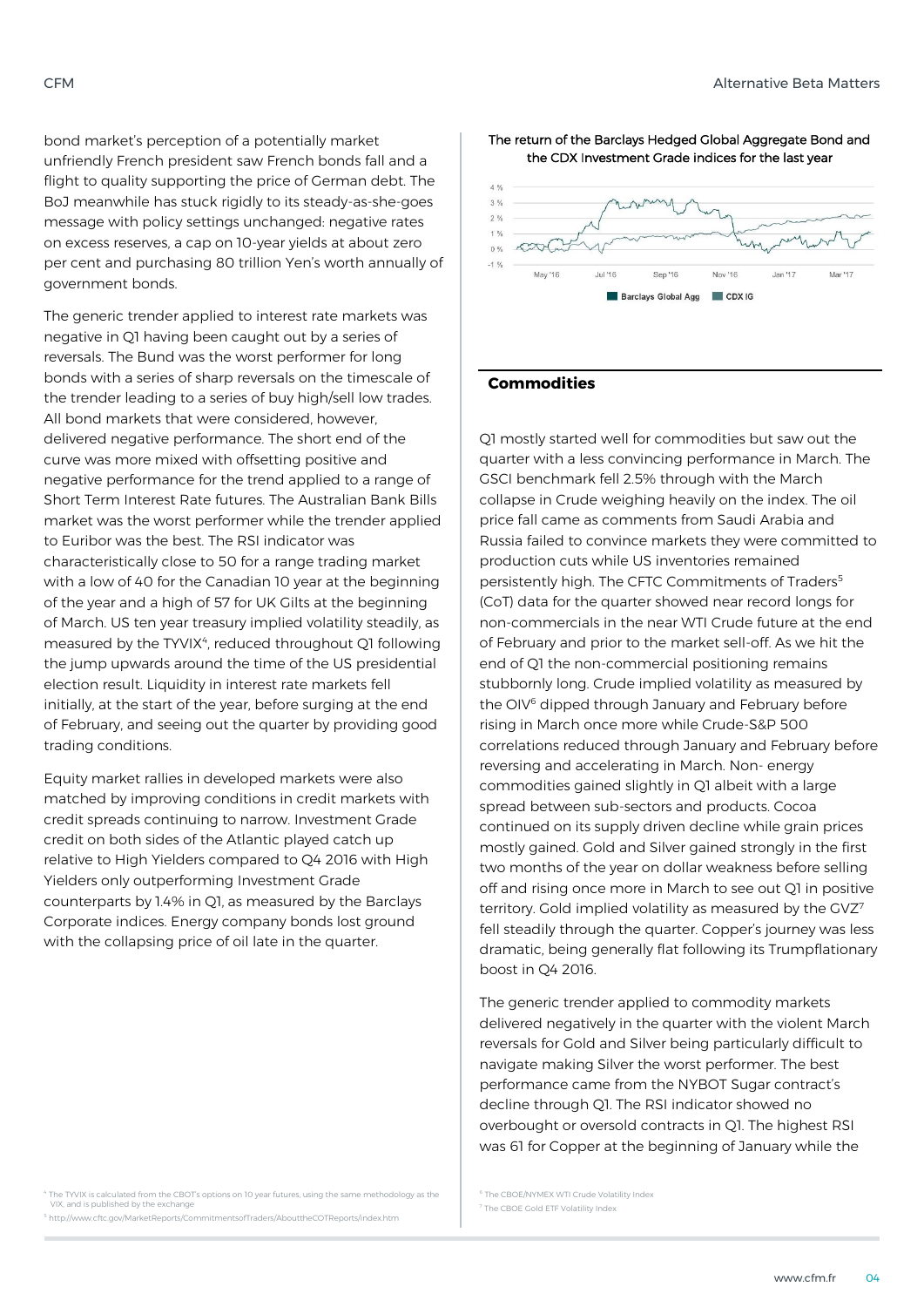lowest value was 35 for Cocoa in the middle of February. Risk weighted liquidity continued to fall from the peak provided by the US presidential elections in November before rallying slightly at the beginning of the March.







Q1 provided an interesting start to the year with FX markets being heavily influenced by global politics along with the more usual pressures from the most influential central banks. Europe awaited the results of the Dutch elections keenly only to see populist Geert Wilders defeated in favor of centrist politics, the first major political result for the Eurozone of 2017. Next to face the market's attention was the French presidential elections. February saw a rise in French yields as the potential election of President Marine Le Pen raised its head with markets feeling more relaxed about French elections in March.

Emerging FX started the year strongly after President Trump's protectionist policies looked less likely to materialize and benefitted from the newly inaugurated President's attempts to talk down the dollar. The DXY fell 1.8% through the quarter while the Indian Rupee and the Mexican Peso, among others, rallied through to the end of Q1. The Indian Rupee gained in Q1 on political stability and healthy macro-economic factors while the Mexican central bank has repeatedly increased interest rates over the past few months and has also been selling US dollars on the market providing a cushion under the Mexican currency. The ECB has continued to stay lower for longer, pledging to keep existing stimulus in place until the end of the year while the Fed was unable to support the greenback at the beginning of the quarter against President Trump's anti-dollar rhetoric. A March rate hike from the Fed was accompanied by dovish comments keeping support fairly low on the US currency.

CoT data in March showed the largest Australian dollar long positioning for non-commercials in almost a year as the Australian currency rallied its way through Q1. The British Pound in March, on the other hand, hit record levels of non-commercial short positioning as the British

currency's fate remains unknown with the triggering of Article 50 and the beginning of the Brexit negotiations now underway. Despite this uncertainty the implied volatility of the British Pound remained low in Q1 while the Euro dropped before catching up in March. The French election in the first two months of Q2 may see a demand for insurance and a rise in implied Euro volatility. Liquidity in the FX markets dropped through the quarter but remains good.

The generic trender applied to the FX markets was overall negative with the worst performance coming from the New Zealand dollar and the best performance from the Indian Rupee. The RSI indicator applied to the FX markets produced a low of 35 for the Japanese Yen at the beginning of the year following the precipitous decline of the Japanese currency in Q4 2016 and, unsurprisingly, a high for the Indian Rupee of 64 at the end of Q1.

The return of one US Dollar measured in Mexican Peso, British Pound, Euro, Indian Rupee, and the Australian Dollar for the past year



### **Alternative industry performance**

The first quarter of 2017 produced flat performance for the industry's biggest CTAs as the Societe Generale CTA index gained 0.07% in Q1. Average absolute correlations in the CTA universe, an indicator of diversification, continued to fall, a pattern that has persisted since mid-2016, although the level remains above the previous low seen in 2015. Equity Market Neutral strategies fared better with a Q1 performance of 1.5% for the HFRX Equity Market Neutral Index. Among the other strategies within the HFRX database, the best performance in Q1 came from the Event Driven index while the worst was the Macro/CTA index.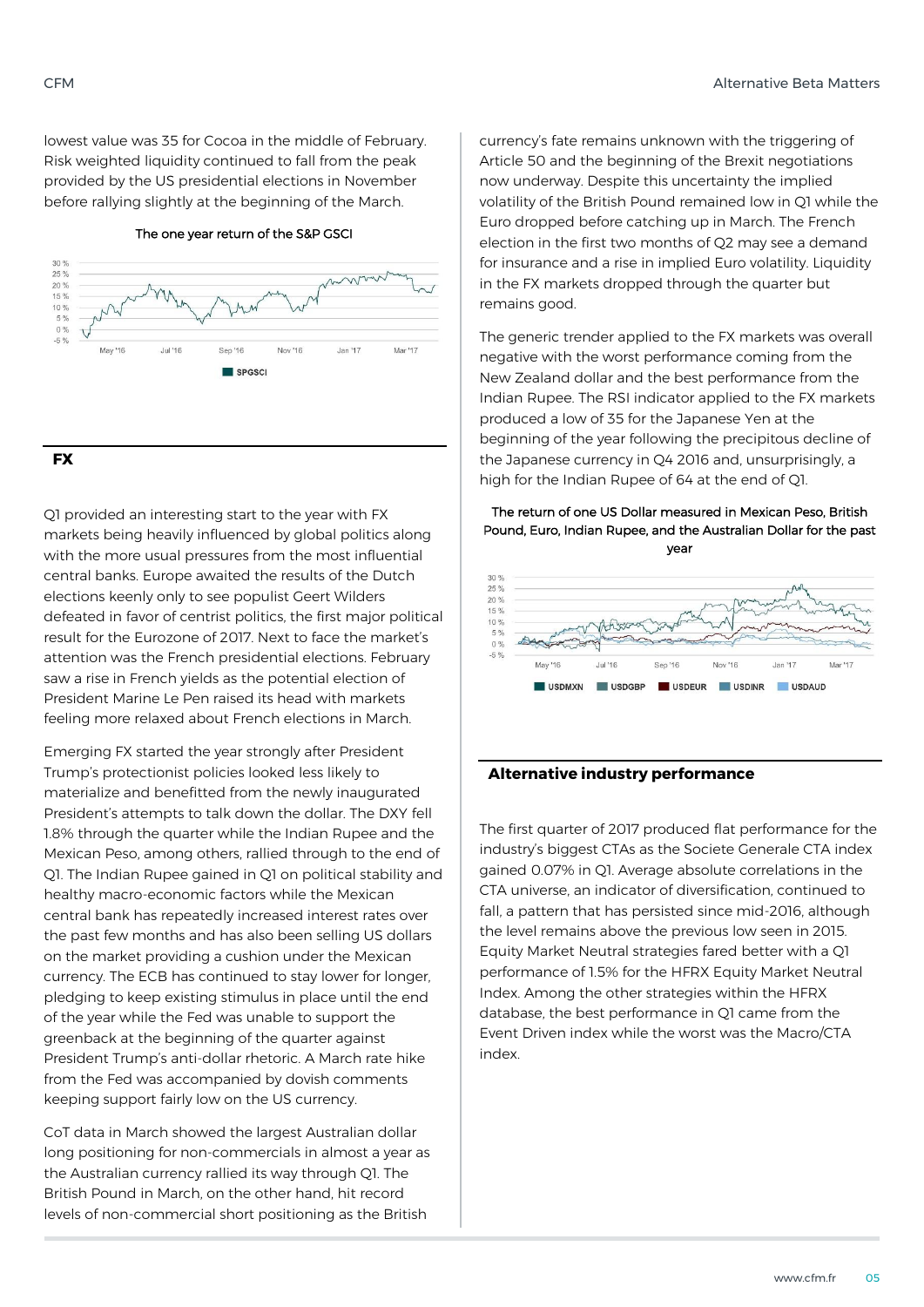### Total returns for Equity Market Neutral (EMN) and CTA hedge fund indices over the past year<sup>8</sup>  $5.9$



### The principle implied volatility indices across four asset classes over the past year<sup>9</sup>



The log of the dollar risk weighted average daily volume across futures on the four asset classes over the past year<sup>10</sup>



### The total return of the trender defined in the text over the past year



### Other news

- CFM is holding its 4th Annual Spring Seminar in New York on May 11<sup>th</sup>. Speakers include Philippe Jordan, Jean-Philippe Bouchaud and Philip Seager from CFM with guest speakers Prof. John Mulvey from Princeton University and Michael J. Mauboussin of Credit Suisse.
- Our paper "Optimal Trading with Linear and (small) Non-Linear Costs" has been published in Risk in March, and "Trading Lightly: Cross-Impact and Optimal Portfolio Execution" has been accepted in Risk.
- Guillaume Simon, a researcher in our Alpha Strategies team, has co-authored the recently published book "Engineering Investment Process: Making Value Creation Repeatable" [https://www.elsevier.com/books/engineering](https://www.elsevier.com/books/engineering-investment-process/ielpo/978-1-78548-162-8)[investment-process/ielpo/978-1-78548-162-8](https://www.elsevier.com/books/engineering-investment-process/ielpo/978-1-78548-162-8)
- Our research has been heavily quoted in the recently revised and extended book "Trend Following" by Michael Covel.

The EMN index is that calculated by HFR, while the CTA index is calculated by the Société Génerale <sup>9</sup> For the EUR/USD exchange rate we use the Bloomberg defined EURUSDV1M ticker. The VIX index is calculated and published by the CBOE

We estimate effective FX volumes to be a factor of 5-10 more than this due to the extra liquidity available through the spot markets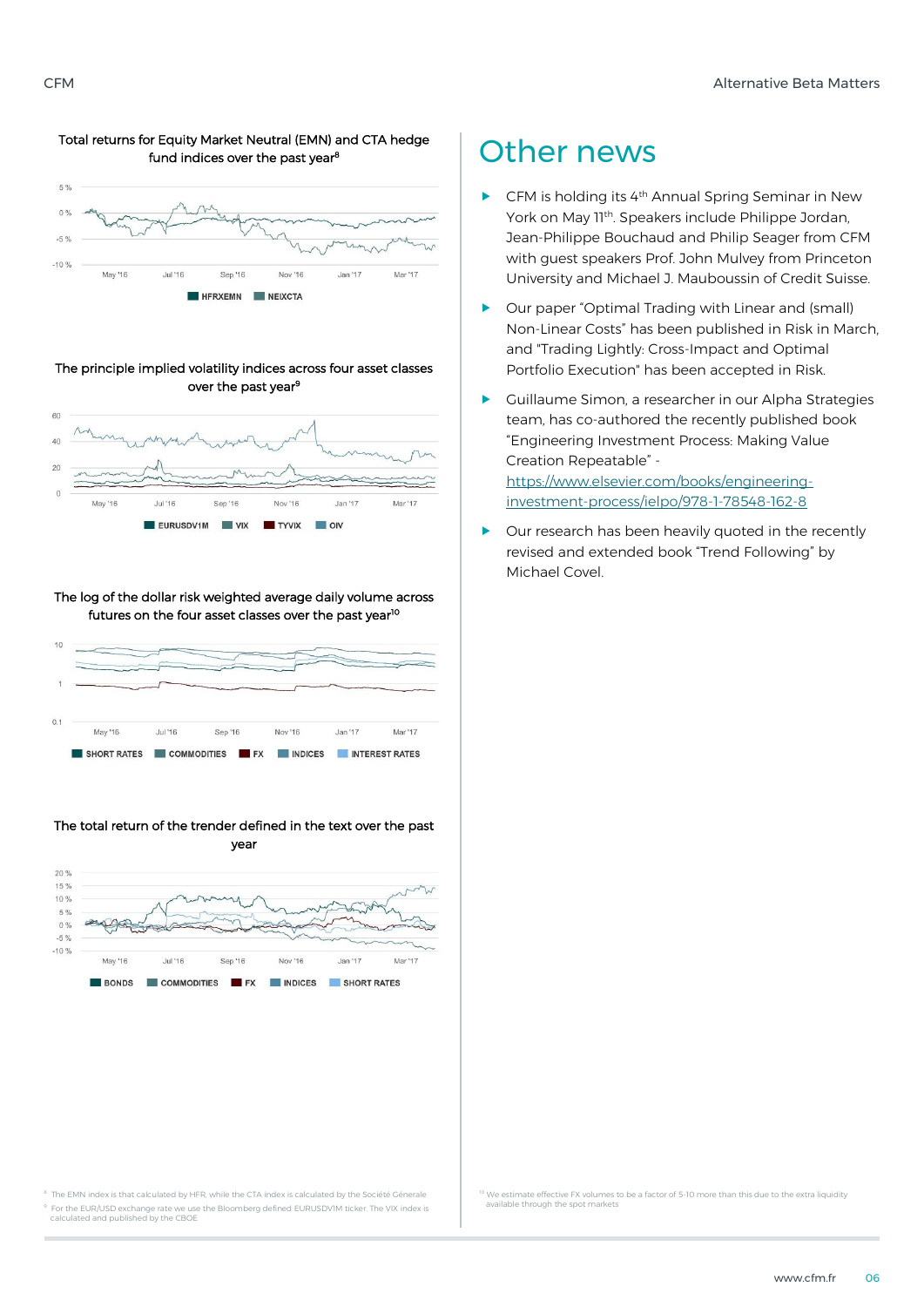## Extended abstract

# **Optimal trading with linear and (small) nonlinear costs**

### **Paper by A. Rej, R. Benichou, J. de Lataillade, G. Zerah, and J.-Ph. Bouchaud**

Determining the optimal trading strategy in the presence of a predictive signal and transaction costs is of utmost importance for quantitative asset managers, since too much trading (both in volume and frequency) can quickly deteriorate the performance of a strategy, or even make the strategy a money-losing machine. The detailed structure of these costs is actually quite complex. Some costs are called "linear" because they simply grow linearly with the traded volume Q. These are due to various fees (market fees, brokerage fees, etc.) or the bid-ask spread and usually represent a small fraction of the amount traded. Much more subtle are impact-induced costs, which come from the fact that a large order must be split into a sequence of small trades that are executed gradually. This cost clearly increases faster than Q, since the price impact itself increases with the size of the trade, as  $Q^{3/2}$ .

As a simplifying assumption, one often replaces the empirical  $\varrho^{3/2}$  behaviour by a "quadratic cost" formula proportional to  $Q^2$ . In the absence of linear costs, the optimal strategy may be found as a result of a simple quadratic optimization problem, as first explored by Garleanu & Pedersen. The optimal policy is to rebalance at finite speed towards the target portfolio. This results in a position that is an exponential moving average of the trading signal.

The pure linear cost problem (i.e. without impact) was considered independently by Martin & Shoneborn and our group. Optimal trading requires instantaneous rebalancing towards a finite "band" around the ideal position desired by the predictors, and no action inside the band, also called the no-trade region.

The case where both linear and quadratic costs are present is of course highly interesting but no exact solution is known at this stage. The aim of our work is to show that one can in fact expand around the general solution for linear cost, when the impact cost parameter is small. Using matched asymptotic expansion techniques,

we find that the trading speed vanishes inside a band that is narrower in the presence of market impact by an amount that scales as a cube root of the market impact parameter. Outside the band we find three regimes: a small boundary layer where the velocity vanishes linearly with the distance to the band, an intermediate region where the velocity behaves as a square-root and an asymptotic region where it becomes linear again.

All our results above are compatible with numerical results and analytical results obtained by the group of Muhle-Karbe. Our solution enables one to estimate the impact of cost parameters on the final costs. Our asymptotic expansion method can be undertaken for arbitrary nonlinear costs, for example the empirical  $\varrho^{3/2}$  result.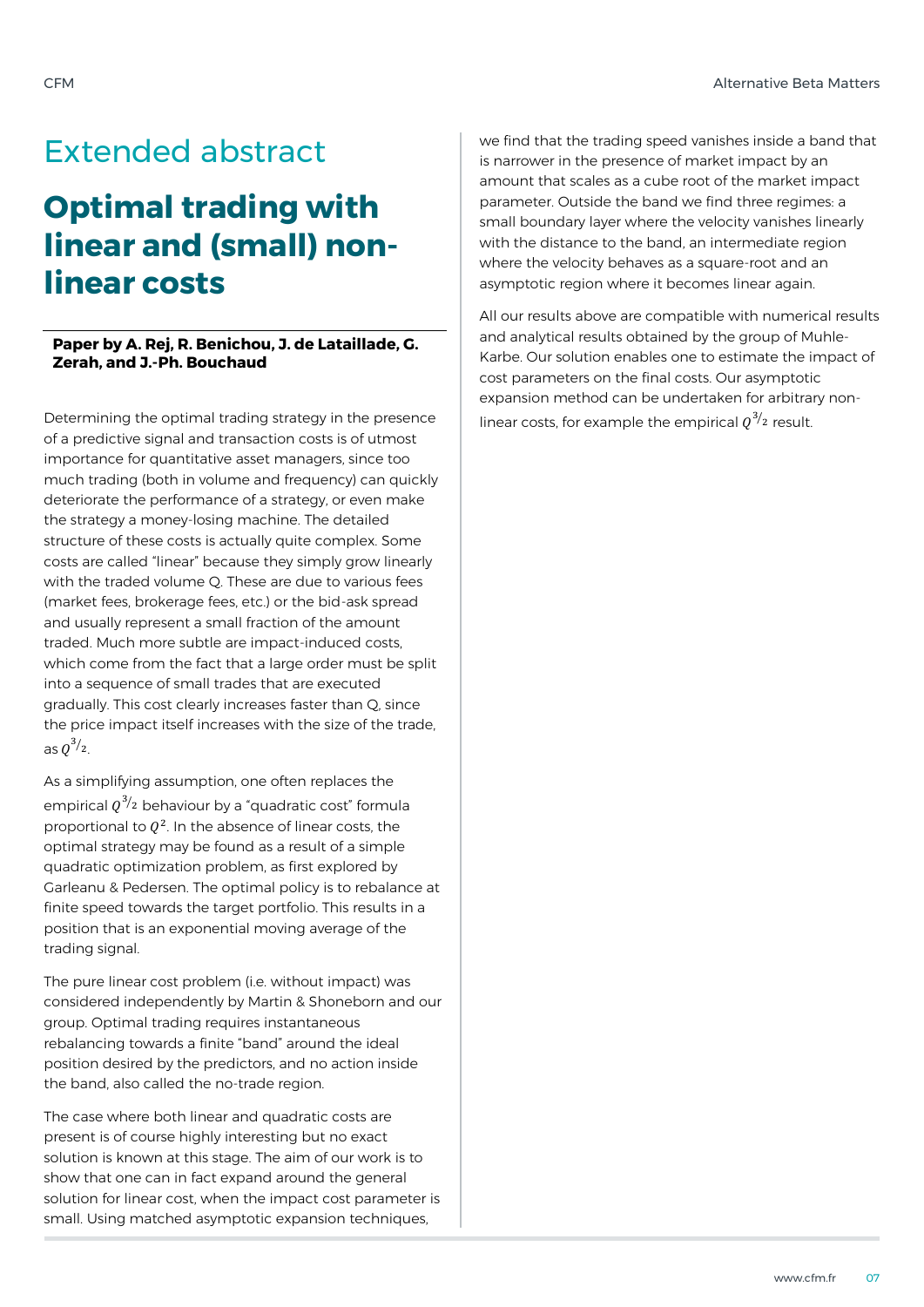### **Whitepaper**

# **Making optimisation techniques robust with agnostic risk parity**

### **Introduction**

The alternative investment industry is becoming ever more accessible to those wishing to diversify away from traditional portfolios. With interest rates at record lows, bonds and equity indices look less enticing investment opportunities than they once did and alternatives in friendly formats are looking like potentially meaningful diversifiers. Alternative benchmark strategies are often simple to understand and in some cases to paper trade but in practice require the necessary implementation skill set to fulfil their potential.

In this short note we discuss portfolio construction, an area of research that has been a point of focus for many years in trading equities at CFM and which has more recently become an active part of the research program in directional strategies. The fruits of this research program are presented in this note in a procedure based on the techniques of Markowitz's Mean Variance Optimisation (MVO) and extended to the idea of Agnostic Risk Parity<sup>11</sup> (ARP). We use a Trend Following strategy to illustrate the effectiveness of the approach in building a robust portfolio of correlated instruments.

### **The importance of diversification**

It was Harry Markowitz who once stated that diversification is the only free lunch in finance. Our intuition, that we should not put all our eggs in the same basket, is indeed backed up by the mathematics of how risk and returns add in combining decorrelated investments.

Let's consider two arbitrary strategies and look at how the returns combine compared to the volatilities. An investment in an instrument that returns say \$100 and another that returns say \$150 will result in a net profit of \$250, meaning that returns simply add, no matter if the

Please refer to the Appendix for a discussion of the ideas of Mean Variance Optimisation and Agnostic Risk Parity. This short note describes techniques and ideas detailed in our academic paper "Agnostic Risk Parity: Taming Known and Unknown Unknowns"

investments are correlated or not. Volatilities on the other hand add quadratically in the following way:

$$
\sigma_{total}^2 = \sigma_1^2 + \sigma_2^2 + 2\rho\sigma_1\sigma_2
$$

where  $\sigma_1$  and  $\sigma_2$  are the volatilities of the two investments while the last term accounts for the potential correlation between the investments,  $\rho$ . Let's say for example that  $\sigma_1$ =\$100 Dand  $\sigma_2$ =\$150 such that the Sharpe ratios of each strategy are equal to 1. If the two strategies are decorrelated with  $p=0$ , adding them together gives us a Sharpe ratio of 250/√32500=1.4, higher than either of the initial Sharpe ratios. This is the key to diversification! If strategies are decorrelated then the return of the combination increases more quickly than the risk and we end up with better risk adjusted returns.

### **Diversification in a pool of (often highly correlated) instruments**

Let's now begin with the simplest portfolio possible, two instruments, say the S&P 500 and the Nasdaq 100 future contracts, chosen due to the fact that they are approximately 90% correlated. With such a high level of correlation the diversification benefits of trading both are limited. There is, however, a way to decorrelate from a position which is long both contracts and that is to trade a long and short pair. If we assume that the volatility of the two contracts is the same and the contracts have the same notional size then a position of +1 lot of the S&P 500 and -1 lot of the Nasdaq 100 gives a strategy that is decorrelated from a position of +1 lot of the S&P 500 and +1 lot of the Nasdaq 100. This decorrelation property of the pair exists whether the two contracts are correlated or not (unless, of course, the correlation is 100%!). In Figure 1 we show the Profit & Loss (P&L) curves for these long/long and long/short configurations along with a correlation between the two estimated using moving averages.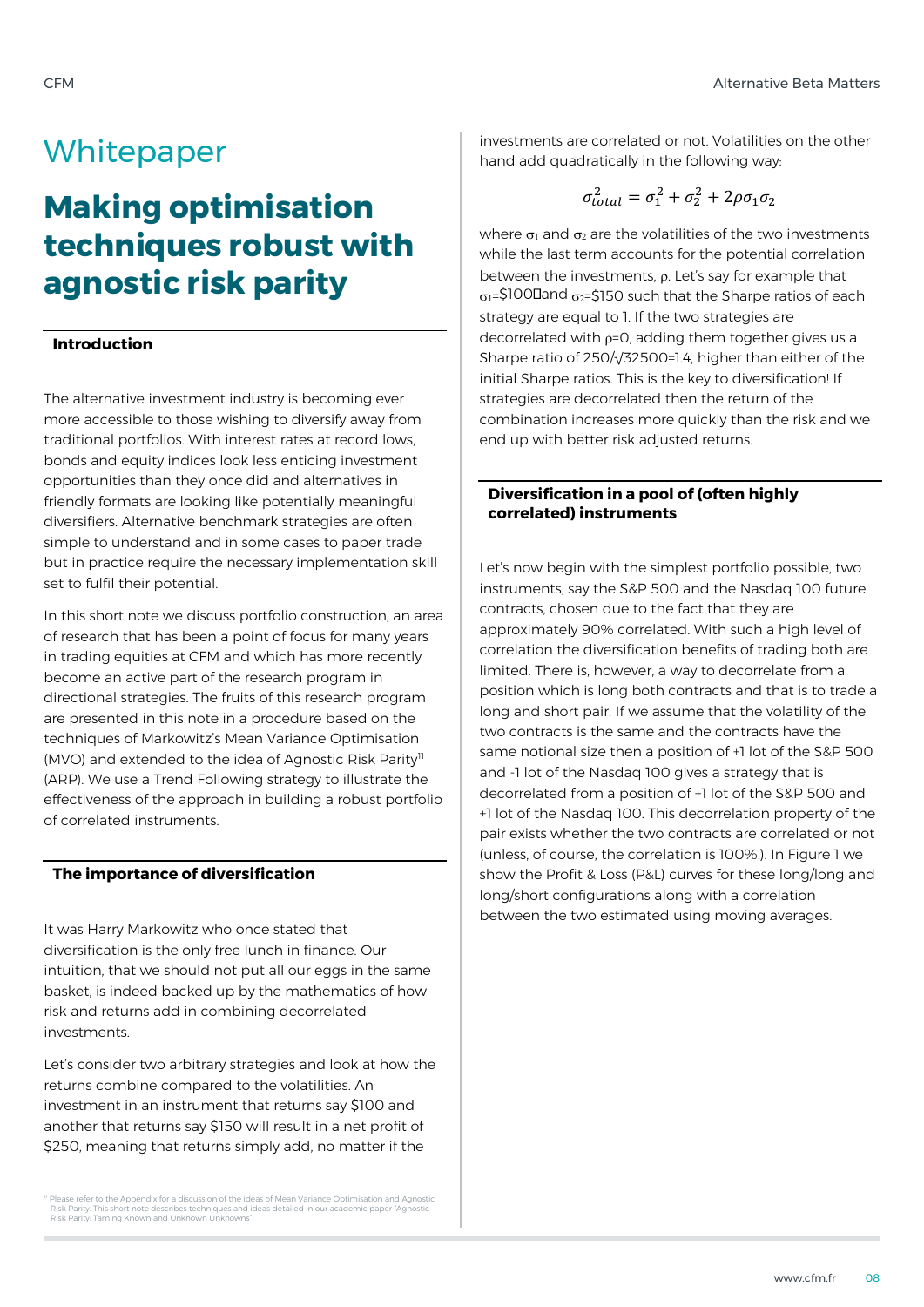



Figure 1 The upper plot shows the P&L curves of an equal long/long position in the Nasdaq 100 and S&P 500 futures and the decorrelated equal long/short positions. On the lower plot we show the correlation between these two futures and the correlation of the long/long combination with the long/short combination. This correlation is seen to consistently be zero.

A MVO will try to maximise the gain of a risk constrained portfolio, or stated more simply maximise the Sharpe ratio, by allocating optimally to these diversifying configurations of instruments. However, the caveat for a MVO to improve performance is that one needs a perfect knowledge of future performance and correlation between instruments, in which case a unique and optimal solution exists. For the given example the optimal solution allocates favourably to a portfolio configuration that is a long/short combination of the S&P 500 and Nasdaq 100 futures. Given that the

<sup>12</sup> Non-causal in the sense that we use future information. We will improve any combination of strategies<br>with a perfect knowledge of future returns and future correlations. If we build today's portfolio with<br>returns and these optimization techniques

 $3$  See our white paper In-sample Overfitting – Avoiding the Pitfalls in Datamining

correlations between these two instruments are so high, this configuration is one that heavily reduces the risk of the portfolio and ultimately the Sharpe ratio and the returns (after leveraging the risk back up again!). A MVO will always improve a non-causal simulation<sup>12</sup> due to its ability to allocate to portfolios that have worked in-sample, in the past, with the benefit of hindsight<sup>13</sup>. In this example the optimisation will allocate precisely the right amount to long/long and to the long/short positions such that the Sharpe ratio is maximised to work over the period of the back-test. Unfortunately, these returns and correlations in the past are not good indicators of the future! It is now natural to take this two instrument example and scale up to a portfolio. We can achieve diversification by allocating to combinations of instruments which are similarly decorrelated from a portfolio which is long all instruments, and in so doing will improve the in-sample Sharpe ratio for the period of the back-test having perfect knowledge of the returns and correlations between the instruments.

The key to achieving real forward looking performance improvements with MVO techniques is to get better and more robust estimates of future returns and correlations. CFM has studied this subject for many years and pioneered such research in the field of correlation matrix cleaning<sup>14</sup> which is an essential component to being able to allocate correctly across robustly determined Risk Factors<sup>15</sup> .

A commonly employed heuristic for trend followers is to be equally allocated among the four sectors – equity indices, interest rates, commodities and FX. This is a diversified portfolio with the natural choice of sectors providing the decorrelation. The research we have conducted in adapting the techniques of the MVO has always used this equally weighted portfolio as the benchmark we try to beat. If we now generalise to a full portfolio of contracts from a typical CTA universe then we would like our portfolio construction algorithm to equally allocate to all sources of decorrelation in the universe, not only through exposure to decorrelated contracts but also to decorrelated portfolios or risk factors. The ideas of ARP are consistent with this, instead of allocating to contracts, we allocate risk equally (on average and over time) to the principal components of the universe, thus building a fully diversified portfolio accounting for correlations between contracts.

<sup>14</sup> See Cleaning Correlation Matrices – M Potters, J Bun, JPh Bouchaud published in Risk Magazine (April 2016) where the Rotationally Invariant Estimator (RIE) is introduced

 $^{15}$  A Risk Factor (or Principal Component) generally refers to a portfolio of instruments constructed with the available universe that comes from a Principal Components Analysis - a dimensionality reduction technique that aims to explain the correlation universe as being composed of the biggest risk explaining portfolios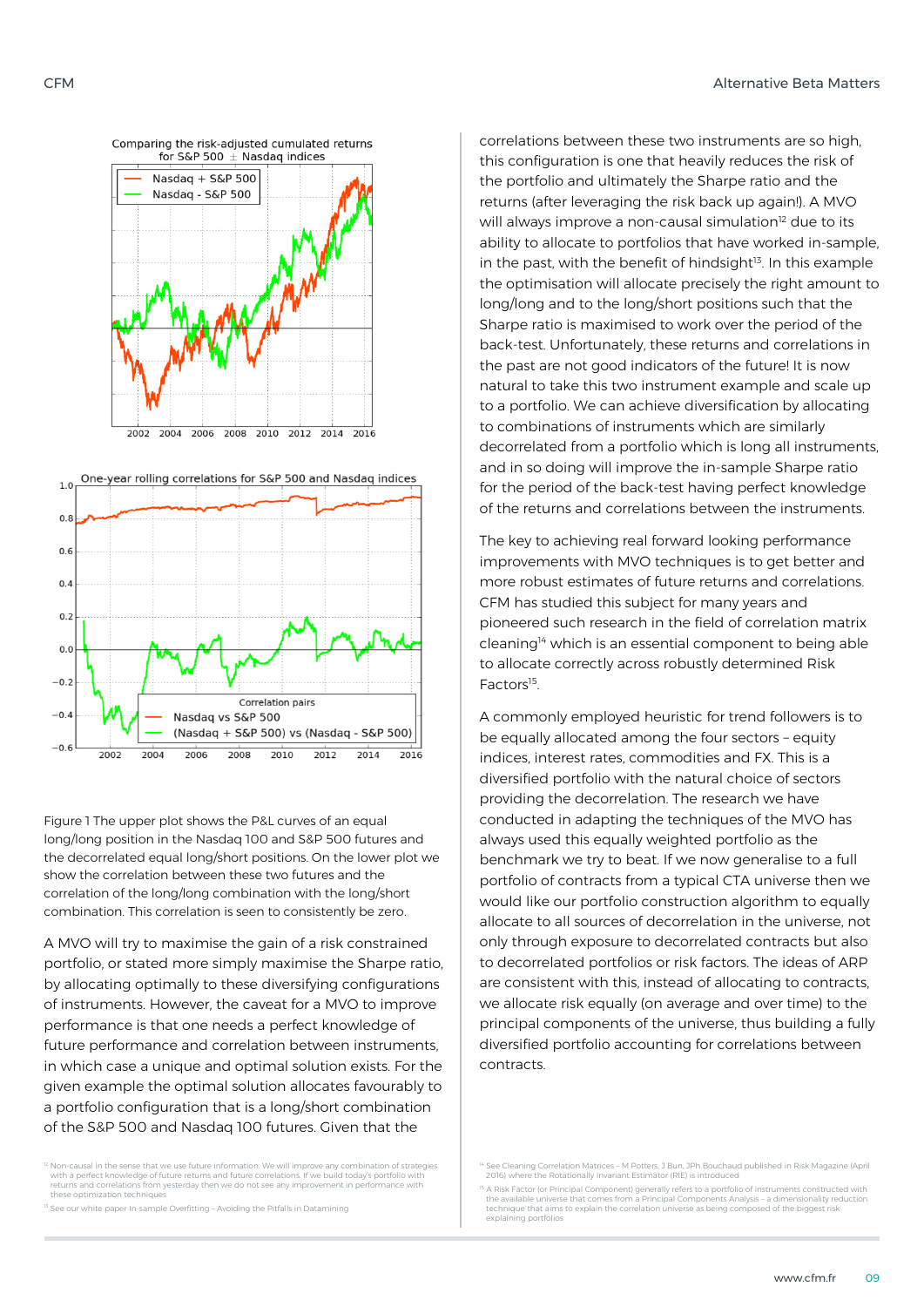### **Applying ARP to a CTA universe of instruments**

Returning to our two correlated contract portfolio we can look at the case of two trend forecasts and examine the effects of applying a standard MVO and an ARP algorithm to the portfolio. The correlation between the two contracts is measured at 90% while the volatility of each is assumed to be the same at 15% annualised. For the purposes of illustration the result of the trend forecast applied to the S&P 500 is a signal of 1 while the Nasdaq 100 has a signal of 0.5, where these forecasts are just the output of a trend algorithm applied to the price time-series of the S&P 500 and the Nasdaq 100 respectively. One can think of these forecasts as meaning, over the time horizon defined by the model, the S&P 500 will rise by twice as much as the Nasdaq 100, at least if the signal is to be trusted! If the two instruments were decorrelated then it would seem intuitively reasonable that one should allocate according to the size of the expected future return, if each has the same volatility then this is equivalent to allocating proportionally to Sharpe ratio (which is indeed the optimal solution from a MVO). In the presence of correlations, however, the MVO tells us to do something quite different! We nonetheless will retain the "allocation=forecast", equal risk weighted strategy as our benchmark.

Table 1 below illustrates the different portfolio configurations resulting from the application of an equal weighting, where the allocation is only proportional to the forecast, a standard MVO and our new ARP approach.

As one can see from the Table, the MVO procedure produces the best risk adjusted returns. However, this assumes that the correlations between the two instruments and their returns are precisely known. Unfortunately, out-of-sample, future returns and correlations are not precisely known and therein lies the problem. In fact one can see that the MVO allocates more risk to the long/short combination and is therefore less diversified than the ARP allocation, which allocates more equally across sources of risk. It is often the case that a MVO ends up with polarized or concentrated positions that end up being less diversifying rather than more. Measures of diversification, unfortunately, depend on the "basis"<sup>16</sup> in which they are defined. Consider, for example, a stock investor holding a portfolio of stocks. His most diversified portfolio will be a long only, equally risk allocated basket, meaning he defines his portfolio to be equally weighted in his coordinate system i.e. that of the stock market. But, we know that the biggest risk factor in

<sup>16</sup> A basis refers to a set of portfolios defined to be orthogonal (decorrelated) to each other. The<br>"eigenbasis" is the orthogonal portfolio set that comes out of a Principal Components Analysis with each portfolio being the eigenvector with a corresponding eigenvalue that is simply a measure of the volatility carried by the eigenvector

the stock market is the market itself and this equally allocated basket is maximally correlated with the market. This highly diversified portfolio, from the point of the view of the stock holder, therefore offers very little diversifying power compared to what is possible by building portfolios exposed to other diversifying risk factors. The only coordinate system where diversification measures make sense are those in which the corresponding synthetic assets are uncorrelated such that diversification can be rationally and objectively evaluated. ARP combines this idea with the hypothesis that past correlations between predictors are fragile and should not be relied upon to hedge different bets. ARP also addresses the problem of regime shifts in the correlations. For example, although future "true" correlations are close to the best estimate of cleaned correlations, these correlations can (and do) change drastically to a new regime not observed in the past. The ARP approach serves as a layer of protection or safeguard against these statistically unexpected events.

| <b>Procedure</b>               | <b>Positions</b>                                              | <b>Gain</b><br>$(return)^{17}$ | <b>Portfolio</b><br>$Risk$ (%) <sup>18</sup> |
|--------------------------------|---------------------------------------------------------------|--------------------------------|----------------------------------------------|
| Equal risk<br>weighting        | $\pi$ <sub>S&amp;P500</sub> =1<br>$T_{Nasdaq100} = 0.5$       | 1.25                           | 22                                           |
| Mean Variance<br>Optimisation  | $\pi_{\text{S}\&\text{P}500}$ =1.96<br>$T_{Nasdaq100}$ =-1.42 | 125                            | 14                                           |
| <b>Agnostic Risk</b><br>Parity | $\pi$ <sub>S&amp;P500</sub> =1.38<br>$T_{Nasdaq100} = -0.25$  | 125                            | 17                                           |

Table 1 The weights, gain (or return) and risk for the three different portfolios considered. In each case the overall return of the portfolio is kept constant and the volatility calculated for each. In each portfolio we are not adding forecasting power, merely constructing the portfolio differently such that the risk is reduced. The equally weighted portfolio is allocated according to the forecast and forms the benchmark. The MVO allocates a heavy negative weight to the Nasdaq 100 in order to reduce the overall volatility of the portfolio and increase the Sharpe ratio while still maintaining the same level of positive return. This is optimal if we assume the forecast and correlations are perfect estimates of the future, which in reality is optimistic! Furthermore, the positions taken by the MVO show that it is more preferentially allocated to the long/short risk factor. The ARP portfolio, on the other hand, is better diversified in that one allocates equally across the long/long and long/short portfolios. It is therefore less extreme in its allocation to the lowest risk long/short configuration and is more fully diversified across all sources of diversification.

We can now take these ideas, as applied to the simplified 2 instrument universe above, and extend to the multiinstrument universe that a typical CTA trades. The portfolio used is composed of 110 instruments made up of futures

 $17$  Gain is defined as the sum of the products of position and prediction  $\Sigma \pi$ ,  $n$ 

<sup>&</sup>lt;sup>18</sup> Portfolio risk is defined as  $\sqrt{(\pi_{S\&P}\sigma_{S\&P})^2 + (\pi_{Nasdag}\sigma_{Nasdag})^2 + 2\rho\pi_{S\&P}\sigma_{S\&P}\pi_{Nasdag}\sigma_{Nasdag}}$ , where  $\rho$  is the correlation between the S&P 500 and the Nasdaq 100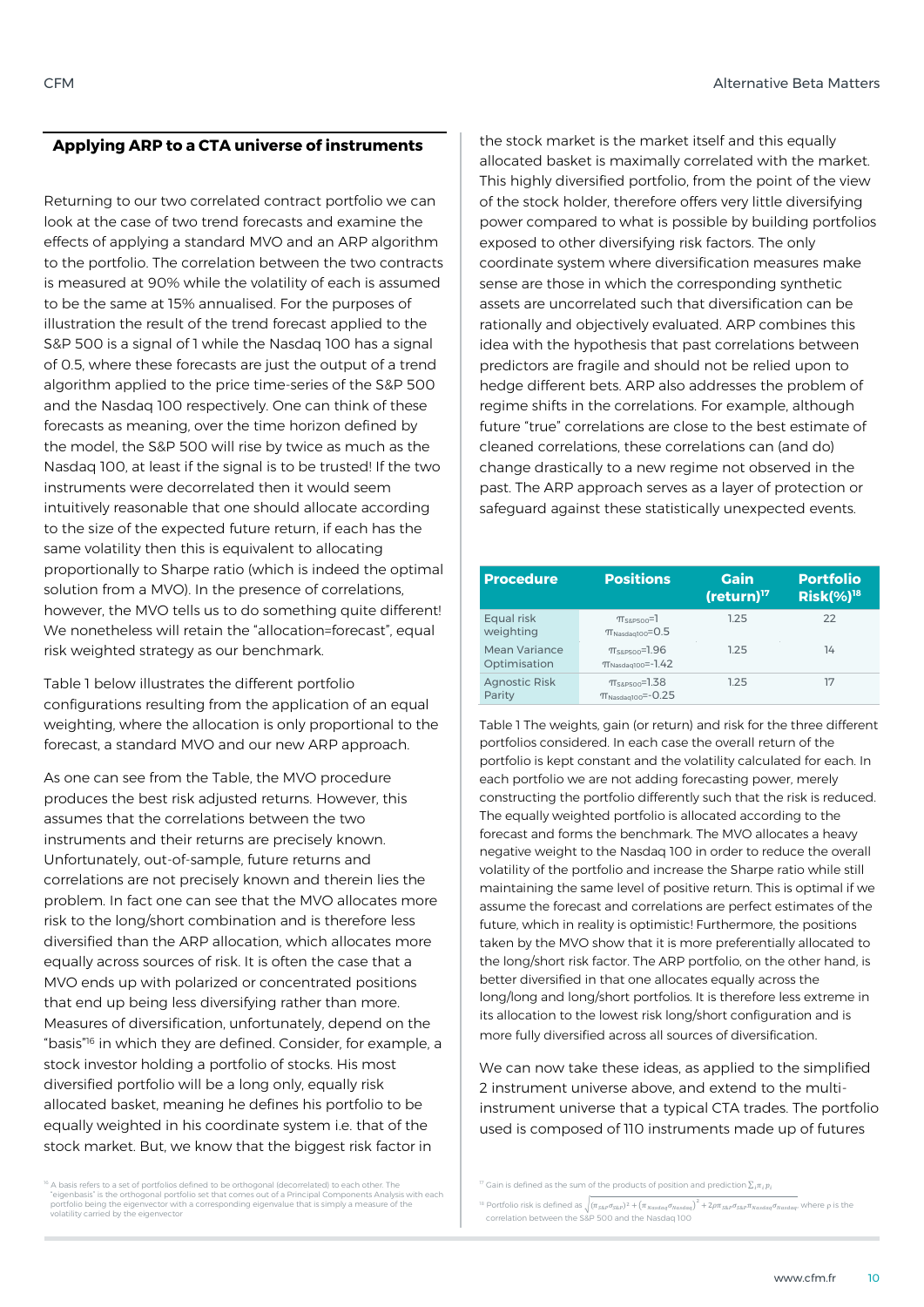on equity indices, bonds, short term interest rates, FX and commodities. Our benchmark allocation (that we are trying to beat!) is an equal risk weighting across all assets<sup>19</sup> and our forecast is a 1-year average of returns, or in other words a plain vanilla long term trend forecast. This benchmark allocation is considered the standard way to allocate in the CTA industry and indeed gives us the most correlation with CTA indices made up of the biggest managers in the space. We now try comparing the benchmark portfolio to the following:

- A standard MVO approach back-tested in a causal fashion with an optimization which is run every day, d, and applied to build the portfolio on day, d+1, in such a way as to ensure no future information is included in the simulation and robustness to in-sample biases is tested. The correlation matrix is un-cleaned and based on empirical measurement
- A standard MVO approach back-tested in a causal fashion with a cleaned correlation matrix based on the RIE technology
- An ARP approach back-tested in a causal fashion with a cleaned correlation matrix based on the RIE technology

As discussed above, one can consider each case to be different examples of allocating risk across the principal components of the correlation matrix of the universe considered. An equal weighting in risk across individual assets corresponds to a linearly increasing allocation across principal components while a MVO favours allocation to the smallest risk principal components. The ARP portfolio, on the other hand, allocates equally across sources of risk in the universe, in other words, across the principal components. This is illustrated pictorially in Figure 2.

The back-tests using the long term trend forecast are presented in Figure 3, comparing the benchmark, equally weighted portfolio to each of the different allocation styles. The performance curves are normalised to have the same risk thus demonstrating an improvement in risk adjusted returns (or Sharpe ratio) using the ARP approach. This improvement changes as a function of the window of time used in the back-tests but remains stubbornly and robustly present across many periods.



Figure 2 – The allocation of risk across the principal components of the universe for the three portfolio construction techniques considered. The x-axis corresponds to the "eigenvalue" of the principal component, which is mathematically equivalent to the variance, or the volatility squared, of each. The plot demonstrates that a MVO allocates risk favourably to the lowest volatility principal components, while the equally weighted, 1/N, allocation allocates favourably to the highest volatility principal components. The ARP approach, however, allocates equally and uniformly to each of the principal components, no matter the volatility of each.



1999 2001 2003 2005 2007 2009 2011 2013 2015

Figure 3 - The P&L performance curves of each of the allocations considered using a long term trend following signal across a universe of 110 typical CTA instruments made up of equity indices. bonds, FX and commodities. Each curve is normalised to have the same risk, showing that the ARP approach gives the best risk adjusted returns.

<sup>19</sup> With an approximately equal number of contracts in each sector this is equivalent to an equal<br>weighting on each of the four sectors - equity indices, interest rates, FX and commodities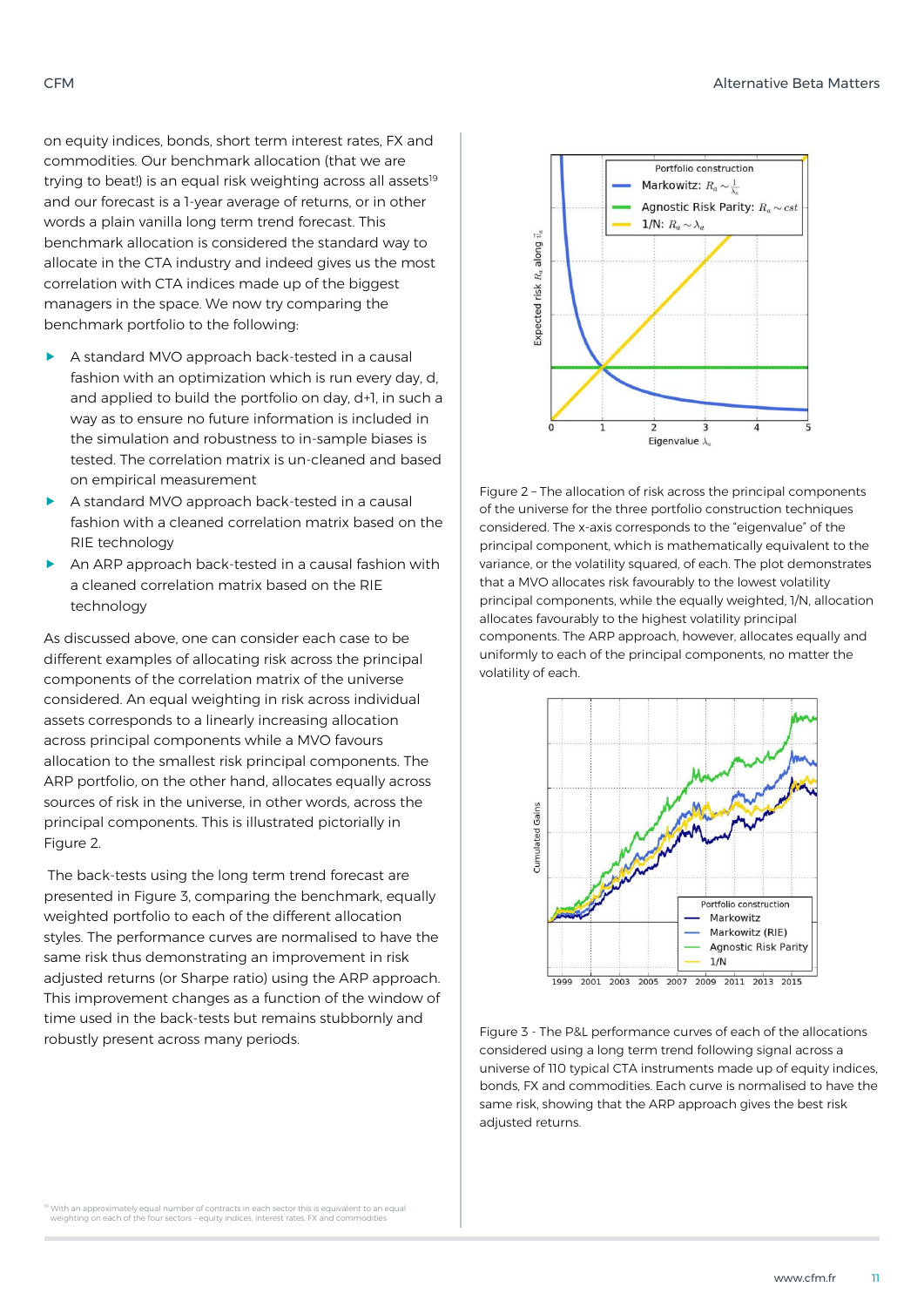### **Conclusions**

The MVO techniques employed in the financial industry are known to be flawed and often prove themselves to be lacking in robustness. The optimal solution to the problem takes everything at face value and assumes that the past is a perfect indicator of the future. This unique optimal solution often builds up large positions on small bets, counterintuitively reducing the potential diversification in the portfolio. We have presented a portfolio construction framework based on an adapted MVO procedure that finds decorrelated contracts and configurations, and allocates equally across them in order to construct a more robust (to out-of-sample performance) portfolio. The approach has been tested using a long term trend following strategy applied to a universe of 110 futures contracts typically traded by the CTA industry. Our work in cleaning correlation matrices, to get the best out-ofsample estimates of correlation, is an important input to this procedure. Further research in this field will now take us in the direction of applying these techniques to other directional strategies such as Value and Carry applied to futures contracts.

For which the maximum is classically obtained for:

$$
\pi_i = \frac{1}{2\lambda} \sum_j C_{ij}^{-1} p_j
$$

This solution focuses risk on smaller risk portfolio configurations in order to maximise Sharpe ratios with a precise knowledge of correlations and returns. A more robust construction involves an equal allocation of risk (on average) across the principal components or risk factors of the universe. The positions in this case are found to satisfy:

$$
\pi_i = \frac{1}{2\lambda} \sum_j C_{ij}^{-1/2} p_j
$$

### **Appendix**

The MVO attempts to maximise expected gain with a variance penalty. For a portfolio of N tickers with positions  $\pi$  and returns n the problem involves maximising the following utility function:

$$
\max_{\pi_i} \left( \sum_i \pi_i E(\eta_i) - \lambda \sum_{i,j} \pi_i \pi_j E(\eta_i \eta_j) \right)
$$

where  $\lambda$  is a risk control parameter: increasing (decreasing) values of  $\lambda$  will reduce (increase) the optimal positions  $\pi$ . We assume that a predictor  $p_i$  is an estimator of the expected return  $E(\eta)$  while the empirically measured covariance matrix  $C_{ii}$  is an estimate of the covariance  $E(\eta_i\eta_i)$ . The utility function which is actually maximized is then:

$$
\max_{\pi_i} \left( \sum_i \pi_i p_i - \lambda \sum_{i,j} \pi_i \pi_j C_{ij} \right)
$$

### Disclaimers

ANY DESCRIPTION OR INFORMATION INVOLVING INVESTMENT PROCESS OR ALLOCATIONS IS PROVIDED FOR ILLUSTRATIONS PURPOSES ONLY.

ANY STATEMENTS REGARDING CORRELATIONS OR MODES OR OTHER SIMILAR STATEMENTS CONSTITUTE ONLY SUBJECTIVE VIEWS, ARE BASED UPON EXPECTATIONS OR BELIEFS, SHOULD NOT BE RELIED ON, ARE SUBJECT TO CHANGE DUE TO A VARIETY OF FACTORS, INCLUDING FLUCTUATING MARKET CONDITIONS, AND INVOLVE INHERENT RISKS AND UNCERTAINTIES, BOTH GENERA AND SPECIFIC, MANY OF WHICH CANNOT BE PREDICTED OR QUANTIFIED AND ARE BEYOND CFM'S CONTROL. FUTURE EVIDENCE AND ACTUAL RESULTS COULD DIFFER MATERIALLY FROM THOSE SET FORTH, CONTEMPLATED BY OR UNDERLYING THESE STATEMENTS.